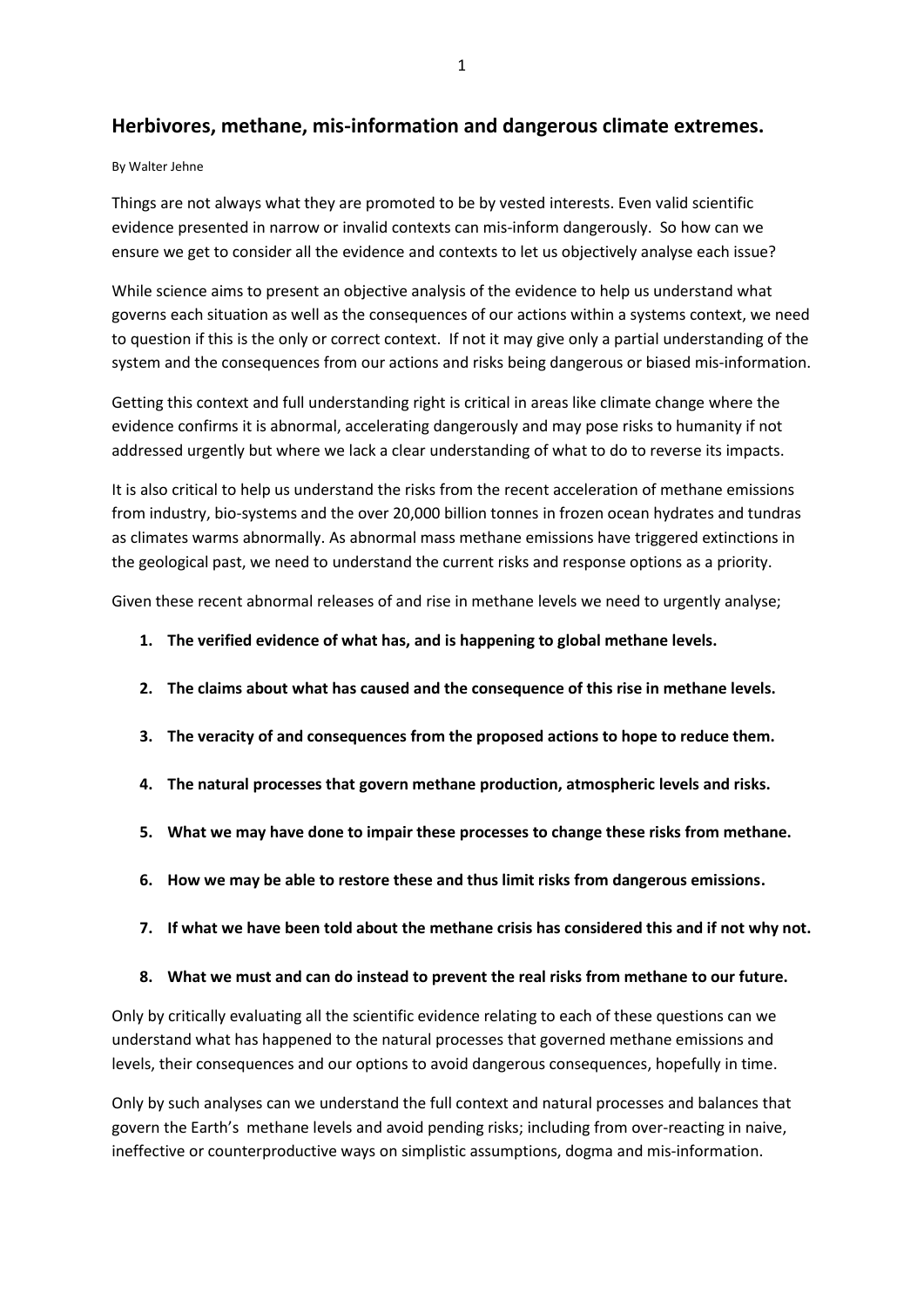#### **1. The verified evidence of what has, and is happening to global methane levels.**

Throughout the Earth's existence methane gas has been produced and emitted into its atmosphere. While initial levels were substantial, since 4.2 billion years ago as water covered most of the Earth, sunlight has naturally photo-oxidised oxygen into ozone which then turns water vapour into vast quantities of hydroxyl ions (OH). These hydroxyl ions are highly reactive and can rapidly oxidise methane (CH4) into carbon dioxide (CO2) and water (H2O), to reduce methane in the atmosphere.

Volcanic and geological events over this period have triggered mass emissions of methane, resulting in climate extremes and the extinctions of much of life on land. In all cases the natural formation of hydroxyl ions has resulted in the rapid oxidation of these elevated methane, carbon monoxide and other volatile emissions and enabled new life to evolve and re-colonise in the impacted areas.

So much so that over recent geological time these hydroxyl ions have maintained methane levels at minimal background levels of some 700 parts per billion. This is despite the Earth's bio-systems emitting far more methane than at present from its then far more extensive natural wetlands, tundras and the bio-digestion of forest and grassland bio-mass by abundant termites and herbivores.

Then as now nature had the capacity to remove methane from the air to maintain low background levels despite much higher former emission levels. Consequently the recent rise in methane levels to some 1600 ppb in the 1990's and now 2400 ppb is abnormal and indicates that the former natural processes that oxidised methane have been impaired, and needs to be understood, urgently.

Rather than focus on the symptom, the rise in methane levels or its source, why have the natural processes that previously oxidised this methane to sustain the stable low levels that humanity evolved in and relies on for its safe future, been impaired?

Have we impaired these processes and what must and can we do urgently to regenerate them? What is needed to ensure that we are not diverted from this imperative by biased mis-information that targets some natural sources of methane emissions and not the real issue, the actions need to restore the natural methane photo-oxidation processes and the former stable low methane levels?

While science has long confirmed the veracity of the natural photo-oxidation of water vapour into hydroxyl ions and its natural capacity to oxidize over 90% of the 600+ billion tonnes of methane as well as other volatile atmospheric pollutants being emitted globally each year, we need to better understand what governs these natural photo-oxidising processes and the sinks for methane. Whether and how we may have impaired them and what is needed to restore them urgently.

As in the case of climate change and our inducement of the Earth's abnormal greenhouse warming, it is essential that we focus on the cause of our impairment of the natural processes that previously regulated our safe climate rather than just its symptoms, the rise in CO2 and or methane levels and actions to slow down this symptom expression via emission reductions, but fail to address its cause.

As demonstrated by Charles Keeling 50 years ago, just as the rise in CO2 is caused by the imbalance between our total global emissions and natural draw down of CO2, the abnormal rise in methane levels is similarly caused by an imbalance between its emission and photo-oxidation processes, not the fact that herbivores, like all animals, emit some methane and thus need to be vilified based on a naive pseudo-scientific solution.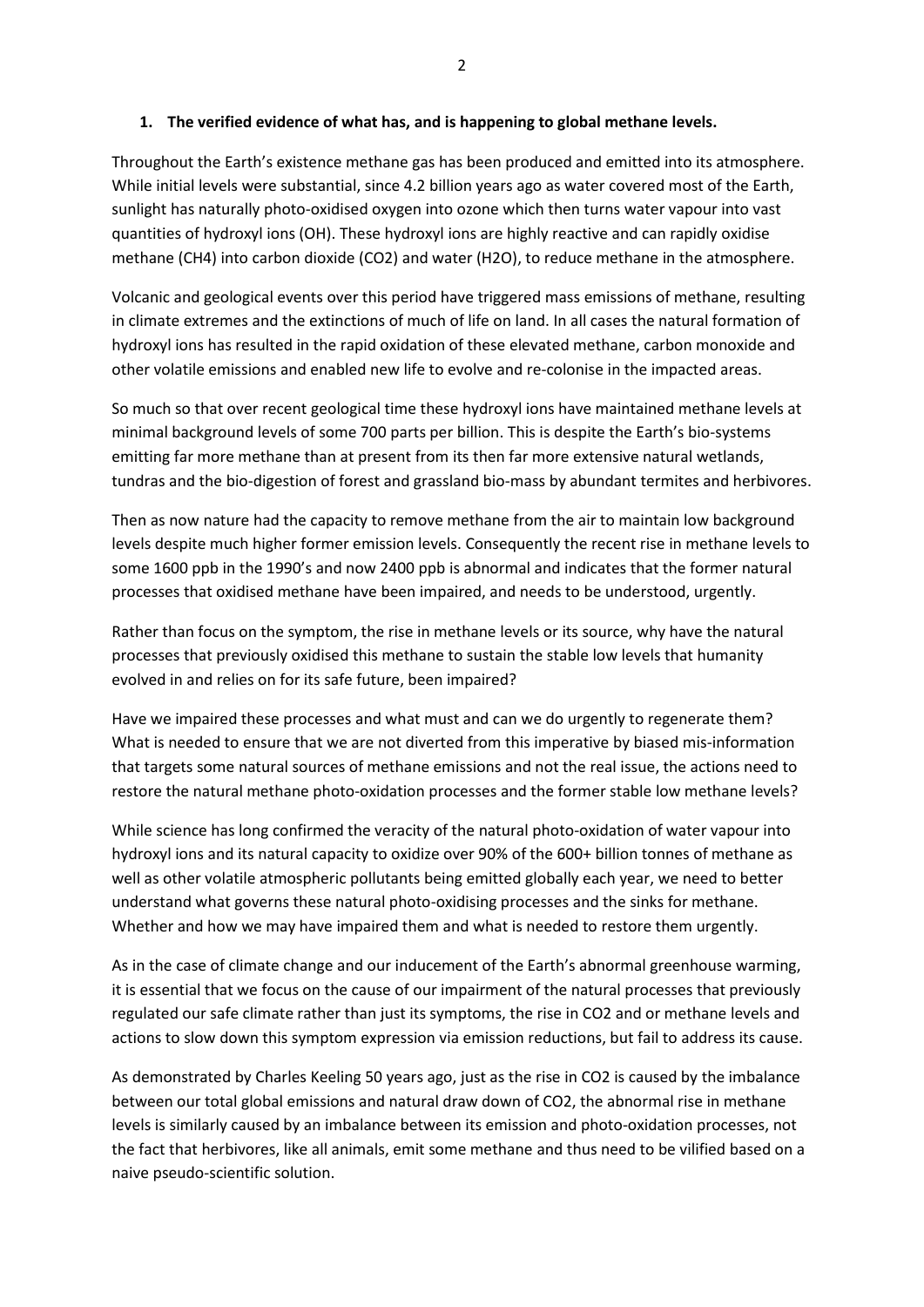#### **2. The claims being made about the causes and consequence of the rise in methane levels.**

There is no question scientifically that ruminant herbivores that bio-digest grass, produce methane. Indeed cows, as do all living animals produce methane via their anaerobic digestion of their food.

However it does not follow logically that the digestive activity of those cows, herbivores or humans have caused the recent abnormal rise in methane levels or create a threat to our stable climate.

It does not follow that we can secure our safe climate by reducing these agents or their digestion.

Given the fact that the Earth sustained many times the current biomass of herbivores for millennia all of which were producing methane without raising the global methane levels above the natural minimal baseline of some 700 ppb, the issue clearly is not that 'animals emit methane' but what has happened to the natural processes and sinks that previously removed these emissions from the air?

Given that the emissions of methane by the current herbivores represents only a small fraction of the methane emissions from all natural sources, none of which raised methane levels abnormally, what basis is there for deeming this fraction to be the cause of and solution to the recent increase?

Given that we have had documented peer reviewed scientific evidence for over 50 years that natural processes have and still rapidly oxidise over 90% of the methane emitted from all global sources as well as much of the carbon monoxide and volatile pollutants, why have these claims ignored this?

Given that the abnormal recent rise in global methane levels signals that these natural regulatory processes of methane photo-oxidation have been impaired and that this creates a major risk to the future of humanity if not understood and addressed urgently, how can the continued simplistic naive assumptions and claims that 'cows are the cause' and their 'reduction is the solution' not risk impeding this critical understanding of this serious real risk and the urgent action to minimize it?

#### **3. The veracity and consequences from the proposed actions to try to reduce them.**

While reductions in the emission of methane from all sources will help lower the scale of their required removal process, such reductions cant compensate for the impairment of these removal processes. They may mask the seriousness of the problem and the need for urgent practical action to restore the natural removal processes to secure stable methane levels under all emission levels.

This is particularly the case where the targeted methane emission reductions involve only a small fraction of the total methane emissions, such as via the removal of herbivores digesting pastures, but ignore much larger sources of emissions from natural sources such as those from wetlands, termites and peats or man-made sources such as landfills, irrigated crops and fugitive emissions.

Given that the recent abnormal rises in global methane levels were associated with periods and regions where gas extraction and the expansion of fracking occurred, claims that the increase may be caused by cows whose numbers are well below former natural herbivore levels may be naive but also being used to cover up the far more direct and likely causal factors and solutions.

There is no question that confined factory farmed animals apart from raising animal rights issues also produce significant methane via both their digestion and effluents that are not able to be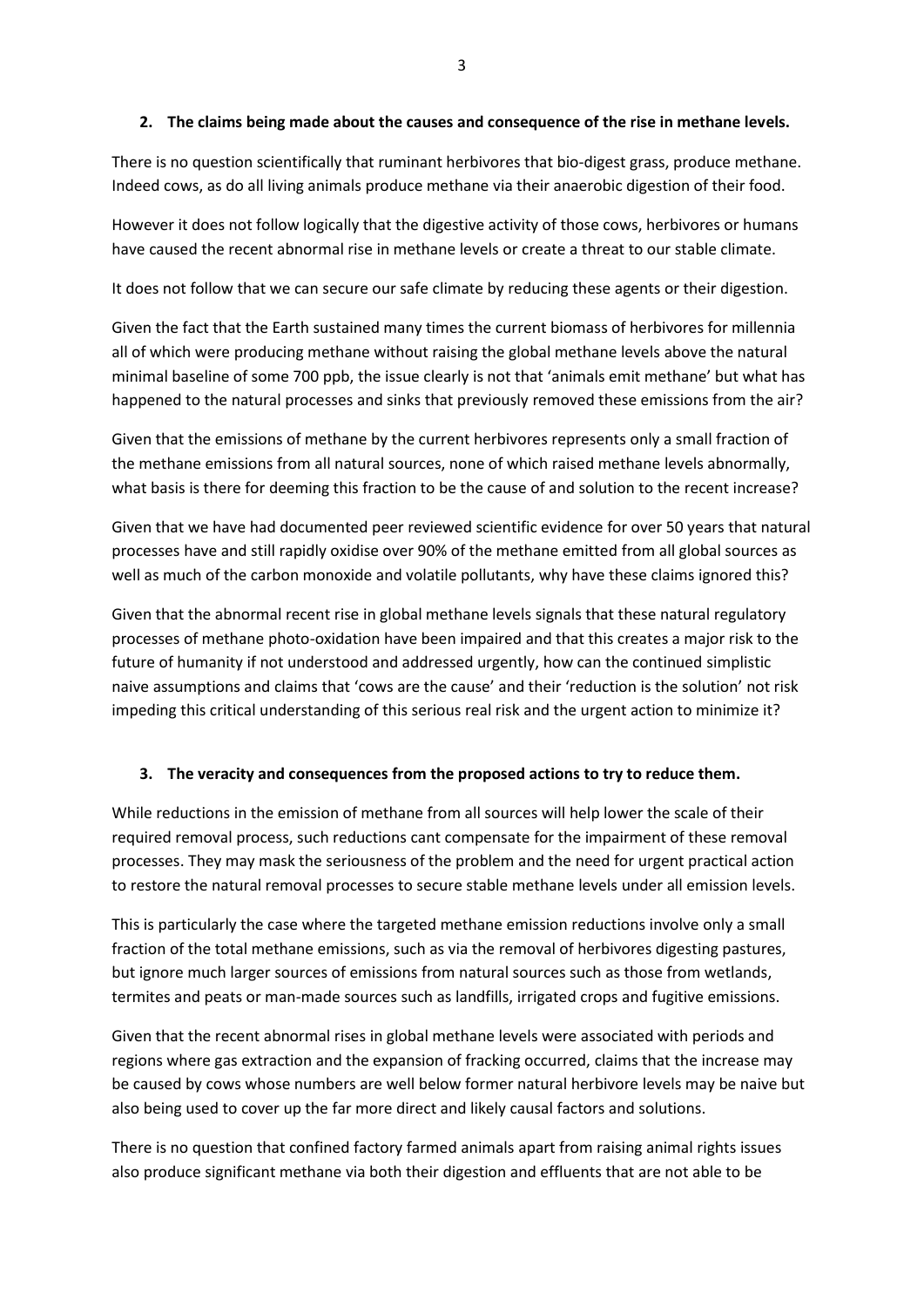readily oxidised by hydroxyl ions produced by those systems. Claims that other herbivores naturally grazing pastures must be reduced to offset such emissions similarly have little logic or veracity.

Proposal to reduce the herbivores that ecologically graze and maintain natural grasslands may also have serious consequences and risks that must be considered in a total systemic context. Grasslands have evolved with and depend on their herbivores to regularly graze them and recycle excess grass into bio-fertilizers to help stimulate new ever more productive grass growth. Without their natural herbivore symbionts, grassland rapidly become overgrown, rank and dormant and major fire risks.

These inevitable fires will convert all the shoot bio-mass into CO2, carbon monoxide, poly-aromatic carbon volatiles and carbon particulates as well as oxidise much of the soil biology and carbon into such compounds and methane, often resulting in greater greenhouse warming than does grazing. This soil carbon oxidation often results in the loss of structure and water holding capacity in these soils as well as the volatilization and leaching of nutrients and risks of erosion.

The resultant loss of productivity and aridification of these soils can profoundly impair both the capacity of regenerating grasses on that soil to re-fix the carbon lost via burning as well as transpire the water vapour needed to produce the hydroxyl ions to naturally oxidize methane emissions. These compounding negative effects from removing natural grazing herbivores from grasslands in the naive dogma to reduce their digestive methane emissions are generally far more damaging to the health of these bio-systems and our stable climate than their beneficial net methane effects.

Clearly we should critically evaluate the net consequences from changing the ecology of natural biosystems such as these grazing systems rather than make simplistic naive claims with unknown risks without understanding the processes and balances involved, or to advance other vested interests.

# **4. The natural processes that have regulated methane production, levels and risks.**

As outlined in section 1 above methane is a common natural gas that is produced when the four bonds of a carbon atom reacts with hydrogen in oxygen deprived environments to form methane. Vast quantities are formed and emitted naturally from volcanoes, by combustion, from fossil carbon deposits and continually by microbes in swamps, soils and in the digestive tracts of animals where oxygen limits prevent the methane from being rapidly oxidised to stable carbon dioxide and water.

Methane is the major component in most coal and mineral gas and a valuable global source of fuel. Vast quantities are currently being extracted from coal seams, sediments, landfills and in industrial processes, often with high levels of associated fugitive emissions escaping into the atmosphere.

As outlined over 90% of the methane that is naturally emitted into the atmosphere was and still is rapidly oxidized to CO2 via the hydroxyl ions produced from the photo-oxidation of water vapour which enabled the atmosphere to sustain low baseline levels of some 700 ppb for millions of years. Most of the methane produced in soils and by soil organisms was similarly oxidised by microbial methanotrophs and emitted as CO2 that was then largely absorbed by plants to aid their growth.

Vast quantities of methane have also been produced by the anaerobic decomposition of carbon in organic sediments that have been washed out to sea or from submarine hydrothermal vents and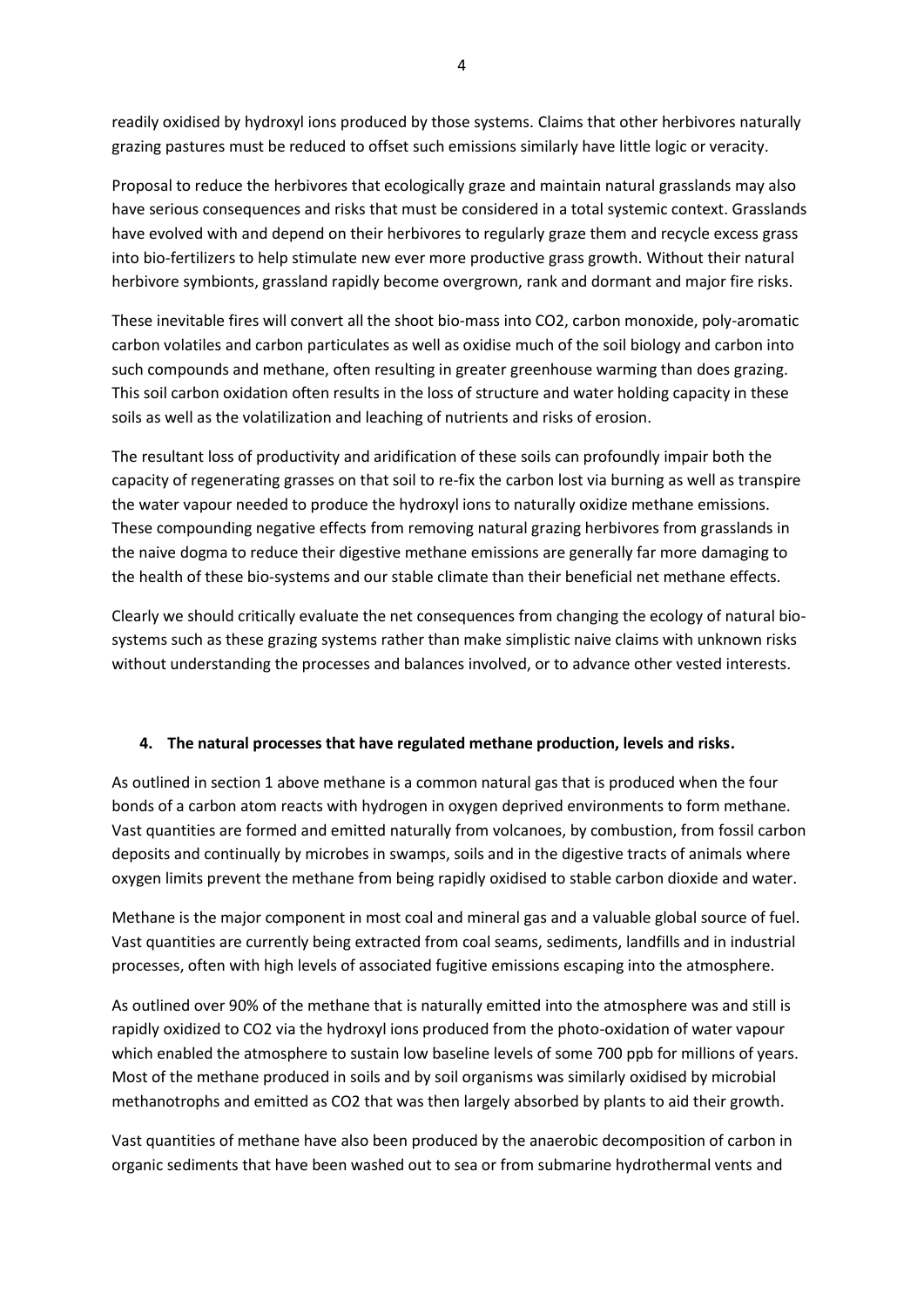now form over 10,000 billion tonnes of frozen methane hydrates in colder ocean regions. A further 5000 billion tonnes of methane may be released from the vast quantities of organic matter in the Earth's tundra and permafrost should they continue to melt as these regions warm exceptionally.

Given that methane levels can rise rapidly to dangerous levels in many regions particularly if these frozen hydrate and permafrost deposits warm and melt and that such toxic level pose extinction risks for life in large regions, humanity must prevent such risks for its own self interest and survival.

It can only do this if it prevents warming of the tundras and deep oceans at high latitudes containing these frozen methane stores. This may no longer be possible as the oceans are currently absorbing 93% of the additional heat being retained by the planet due to global warming and circulating this via currents that warm its deeper layers.

Accelerating quantities of methane are already bubbling up from melting hydrates in the arctic oceans and melting permafrosts and tundras in high latitudes. Both rates are and will accelerate unless we rapidly cool these deep frozen stores; but we don't know how we could do this.

Alternatively humanity must ensure that, as in nature, it can rapidly photo-oxidise the methane that will be released from this accelerated melting of these methane sinks into CO2 and fix this via plants. To do that it needs to re-create the extensive natural bio-systems able to sustain the generation of the vast quantities of hydroxyl ions needed to photo-oxidize these accelerating methane emissions.

All the evidence indicates that this is how nature limited methane concentrations following previous major geological emissions, limit their extinction impacts and return levels to natural low baselines.

Consequently rather than ignoring this natural methane reduction process so as to sustain the naive mis-information that 'cows are causing our abnormal methane rise', humanity may need to urgently face the reality of its real methane risk and imperative and the only way it can now address it.

# **5. What we may have done to impair these processes to create the methane rise.**

Given that the natural hydroxyl ion producing processes had been able to oxidise even periodic high geological emissions of methane well above those now being added to the atmosphere by humans, it follows that our current abnormal rise in methane emissions is not just due to their emission but also a systemic impairment of the natural hydroxyl ion processes that formerly had oxidised them.

While there is no evidence that the abundant sunlight needed to photo-oxidize water vapour into the hydroxyl ions has diminished or changed, aspects of the complex atmospheric chemistry driving this reaction may have resulting in the impaired capacity to produce hydroxyl ions as previously.

In essence, in nature, ultra violet radiation in sunlight interacting with oxygen molecules (O2) can induce them to form ozone (O3) which can then split the water vapour molecule (H2O) into two hydroxyl ions (2x OH). Each of these negatively charged hydroxyl ions can then act as free radicals in the atmosphere and can oxidize reduced gases such as methane (CH4) and carbon monoxide (CO) into carbon dioxide (CO2) and water (H2O) both of which are stable.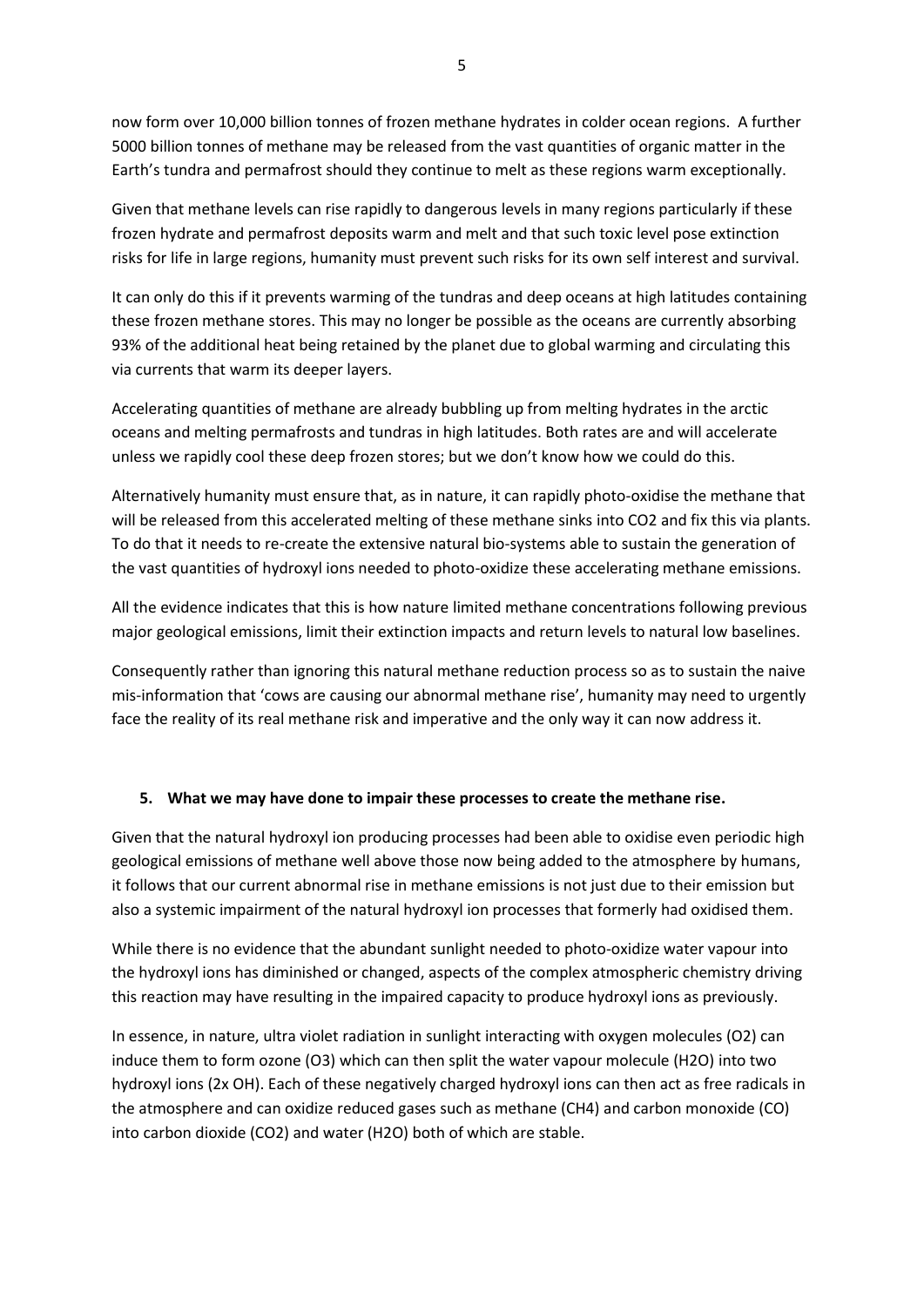However if there are excessive other abnormal pollutant gases and particulates in the air that also attract the ozone produced via photo-oxidation, such as dust, poly-aromatic hydrocarbons or nitrous oxides, these may limit the amount of ozone remaining and available to produce the hydroxyl ions.

Our agricultural management of our crops and landscapes now results in the emission into the air of not just abundant transpired water vapour as occurred naturally but also vastly increased quantities of dust aerosols , poly-aromatic hydrocarbons and particulates from fires and chemical volatiles from fuels, solvents and bio-cide as well as nitrous oxides from excess and inappropriate fertilizer use. These are known to interact with ozone and could readily have impaired hydroxyl ion formation.

While growing plants still transpire water vapour, our conversion of vast areas of natural perennial grasslands with deep roots able to sustain the longevity of green growth and thus transpiration into short lived annual crops may also have reduced the sustained transpiration of water into the air.

Together with the effect of our industrial cropping strategies in exposing bare soil and reducing the carbon content, structure, water holding capacity and stability of that soil to wind erosion, these changes to the hydrological dynamics and longevity of these areas could readily impair the hydroxyl ion production capacity of the air above such industrial farmland relative to its former natural state.

If this is so the potential should also exist to help restore the former natural hydroxyl ion formation capacity of these landscapes via our restoration of more natural farming practices and in so doing help to restore their natural capacity to rapidly photo-oxidise the methane being emitted by them.

### **6. How we may be able to restore them and thus limit risks from dangerous emissions.**

There is ample scientific evidence in regard to the cause and remediation of the ozone holes above both poles as well as the effect of pollutants in driving the dieback of many European forests that confirms the capacity of small quantities of pollutant aerosols to seriously impair the chemistry of key atmospheric processes and through that threaten the health and survival of bio-systems.

All the evidence indicates that similar agents and effects resulting from our expanded industrial farming practices may also be impairing the natural processes that formerly sustained atmospheric methane at minimal baseline levels but are now no longer able to offset modest extra emissions.

It follows that we should be able to restore these former natural levels of methane photo-oxidation and thus the safe baseline levels but only if we regenerate the soils, hydrology, protective cover and longevity of green growth of these landscapes and minimise the use of inputs that may impair these hydroxyl ion production and processes. The fact that local methane levels can vary significantly and are generally lower above regions with such natural farming practices and processes supports this.

Further practical studies are needed and could readily be undertaken to demonstrate and refine optimal ecological land restoration and management practices to not just lower methane levels but also regenerate the capacity of our restored rural landscapes to reduce, offset and buffer the risks from regions and industries with higher methane emissions but without this oxidation potential.

Given that humanity has now locked in major global warming impacts that are already triggering dangerous climate extremes that impede the capacity of our bio-systems to survive them and given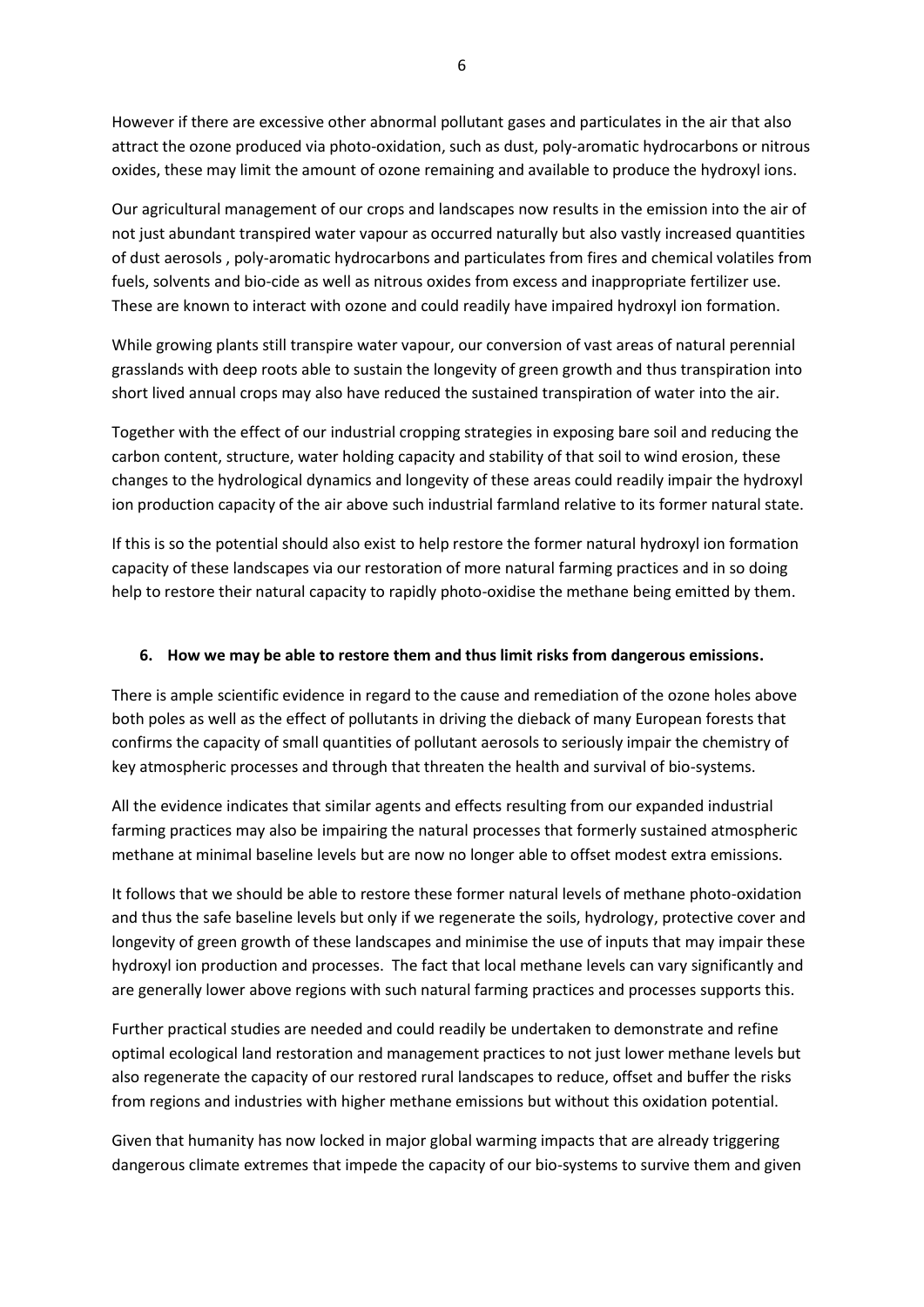the real risk that this warming may trigger the mass release of methane from frozen tundras and hydrates within decades, such practical studies to refine and demonstrate effective methane oxidation response capacities are of critical importance to impacted regions and all of humanity.

Such studies should involve refining ecological grazing strategies for extensive natural grasslands in cool high latitude and altitude habitats as well as coastal regions requiring minimal inputs that may be typical of those with closest proximity to areas of potential mass methane emissions. The studies should help refine practices that can maximize and sustain hydroxyl and photo-oxidation processes.

Suitable areas in southern South Island of New Zealand and Patagonia may be ideal for such studies and warrant priority funding support from global at risk public, private and philanthropic interests.

# **7. Why our conventional analysis of the methane crisis has not considered this.**

Consistent with our wider global understanding of and response to our pending climate crises, vested interests and policy areas recognize that the challenge posed by the clear scientific evidence of the methane risks to the status quo is far too great for them individually or business as usual to acknowledge let alone respond to; instead excusing their non action by asking for more studies. Science has also failed by focusing on such studies and funding without adequately reinforcing the reality and risks all face but also the verified natural processes that can limit these strategic risks.

As a result as with climate change, they and the public have been focused on naive simplistic options to pretend to reduce the symptoms, the abnormal recent global rise in CO2 and methane levels, rather than understand and address the systemic imbalances that have caused these symptoms, even if they imply more fundamental changes to the status quo and its protected vested interests.

Without adequate strategic leadership from scientists or policy areas the public, that understands the importance and is highly committed to effective action to address it, has no comprehension of the wider natural systemic basis of the processes that created these symptoms or our potential to avoid these crises by regenerating the natural safe bio-systems that govern these processes.

The efforts of vested interests to focus public concern about methane on the emissions from cows and other groups like farmers less able to respond rather than themselves has been highly effective even if totally and knowingly mis-leading and counterproductive to an effective response. By coopting groups like vegans to undertake much of the false advocacy they have not only limited costs but remained 'non-involved' while continuing their dominant emissions activities without scrutiny.

While this may help explain why after 50 years of scientific warnings and abundant verified science the public is still looking for leaders to do something, the reality of dangerous climate extremes is rapidly closing options to expediently 'kick the can down the road' based on scenarios for 2100. These climate realities now challenge the strategic self interest, wellbeing and survival of nations as they realize they face major risks and impacts unless they adapt urgently via effective actions.

The above analysis and natural response options to the methane crisis, reflects such a realization. While there are verified effective natural solutions, leadership is needed to overcome the status quo inertia, impediments and mis-information that has protected the status quo, but is no longer viable.